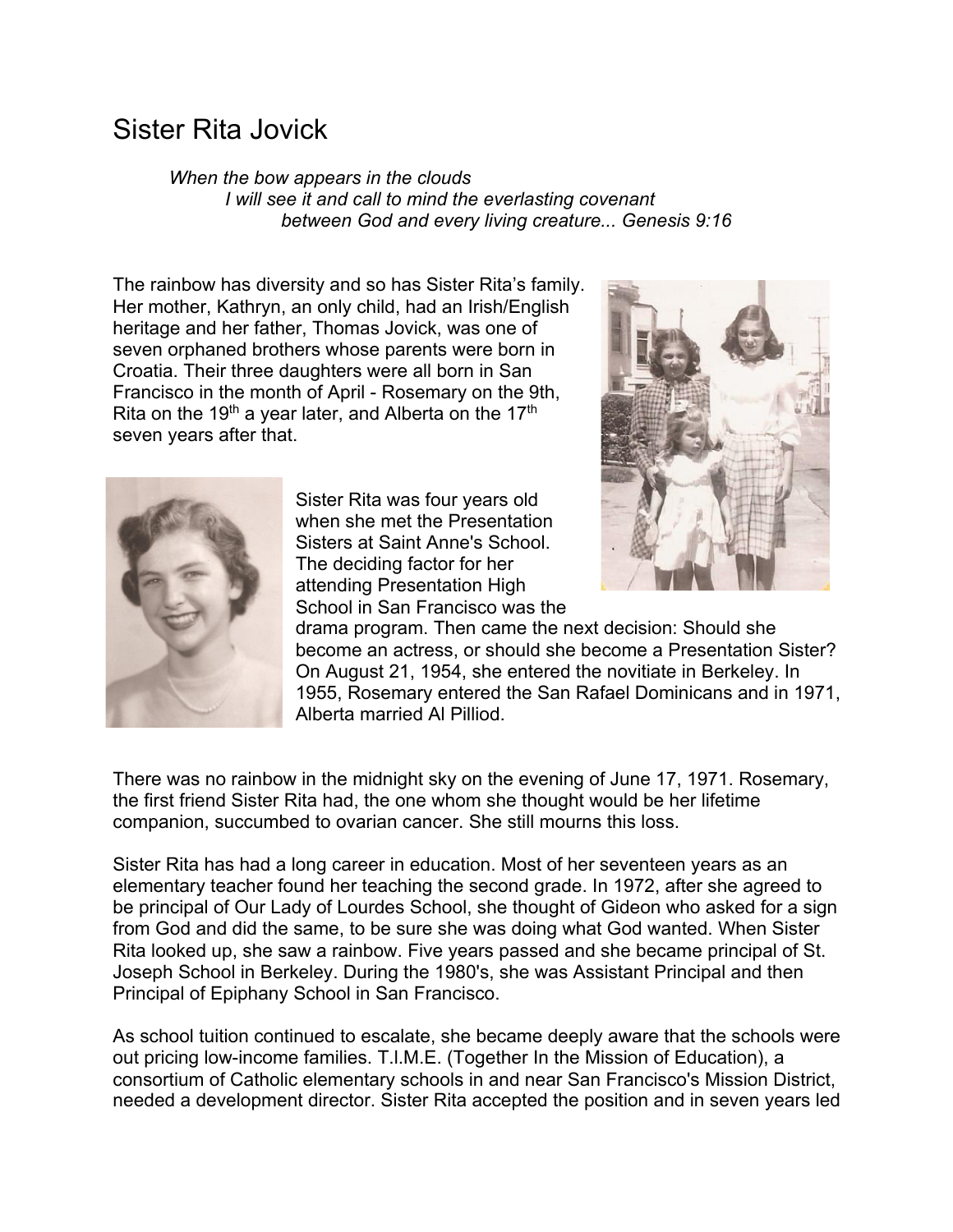the effort to raise over a million dollars for tuition assistance and extended care programs.

After 40 years in Catholic elementary schools it was time for a sabbatical, which included a hundred day holistic retreat, classes in the arts, and seven weeks in Europe. The day before Sister Rita left for Europe, she looked out the window of Epiphany Convent and there was a rainbow - a foreshadowing of her glorious sabbatical.

In fact, the rainbow artist palette has long been part of Sister Rita's life. It started with colored calligraphy pens, which led to designing greeting cards, and that led to photo journaling.

Throughout the decades, volunteer opportunities enriched her life. She taught in the migrant camps and in the Haight Ashbury during the Summer of Love, and served breakfast to the homeless. One of the greatest compliments Sister Rita ever received was that she treated the rich and the poor with the same respect.

For six years, Sister Rita was the main caregiver for her father, who lived an active life until he died at the age of 98. After his Memorial Mass, when she was driving on Highway 280, she wondered if her Dad would send her a rainbow. When she turned onto Geneva Avenue, there was a multicolored bow.

On the Fourth of July, 1998, Sister Rita moved to Freedom, ten minutes from the Watsonville Capacitar office, where she became the development director and administrator. Capacitar is a Spanish word which means to empower. Workshops are given which teach mind-body-spirit healing practices to underserved victims of trauma. In 2004 Sister Rita left Capacitar and, once again, became development director of T.I.M.E.



In 2006 she became the administrator/development director/tutor of El Proyecto de las Rosas - a center for adult education serving California's central valley towns of Tipton and Woodville. Las Rosas provides classes in English as a second language and computer skills. This mission allowed her to use her professional skills of administration, development, and teaching. Nine years later, Sister Rita came to the Presentation Motherhouse as a volunteer.

The rainbow which joins her mind-body-spirit to the earth and to the heavens represents a diversity of family members, Sisters of the Presentation, people served, forever friends, and the beauty of creation. Rita is grateful to our creating, redeeming and loving God, for these wondrous gifts.